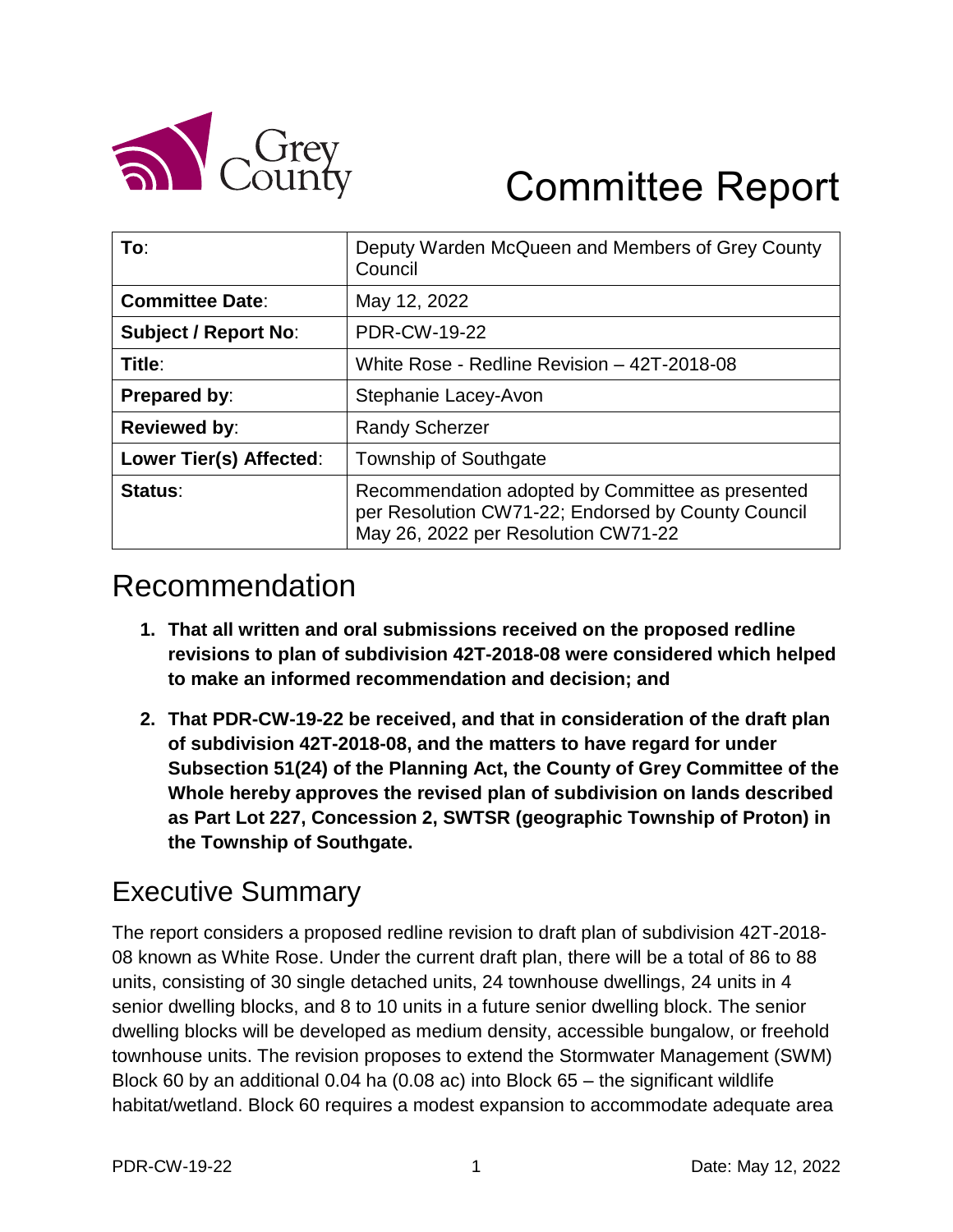for the maintenance access road and grading to create the containment berm and ponding for final design. The block limit will extend into Block 65 but will remain outside of the 15-metre wetland buffer as required by Grand River Conservation Authority (GRCA). This proposal will not affect the previously approved lot fabric, unit count, road network, or servicing. All written and verbal comments regarding the proposed revision were considered and it is recommended that Committee approve the revision to the draft plan.

# Background and Discussion

The County has received a redline revision application that proposes a minor change to draft plan of subdivision 42T-2018-08 known as White Rose. The proposed subdivision is located on Part of Lot 227, Concession 2, SWTSR (geographic Township of Proton), in the Township of Southgate. Access to the development will be provided by an extension of Bradley Street (i.e., Street "B"), from the south, with a proposed future road connection to the north should the settlement area expand in the future. From the west, an extension from the adjoining subdivision (Southgate Cedarpoint) Todd Crescent to future street (i.e., Street "A" will also connect to the subject lands).

There will be a total of 86 to 88 units, consisting of 30 single detached units, 24 townhouse dwellings, 24 units in 4 senior dwelling blocks, and 8 to 10 units in a future senior dwelling block. The senior dwelling blocks will be developed as medium density, accessible bungalow, or freehold townhouse units.



### Map 1: Airphoto of Subject Lands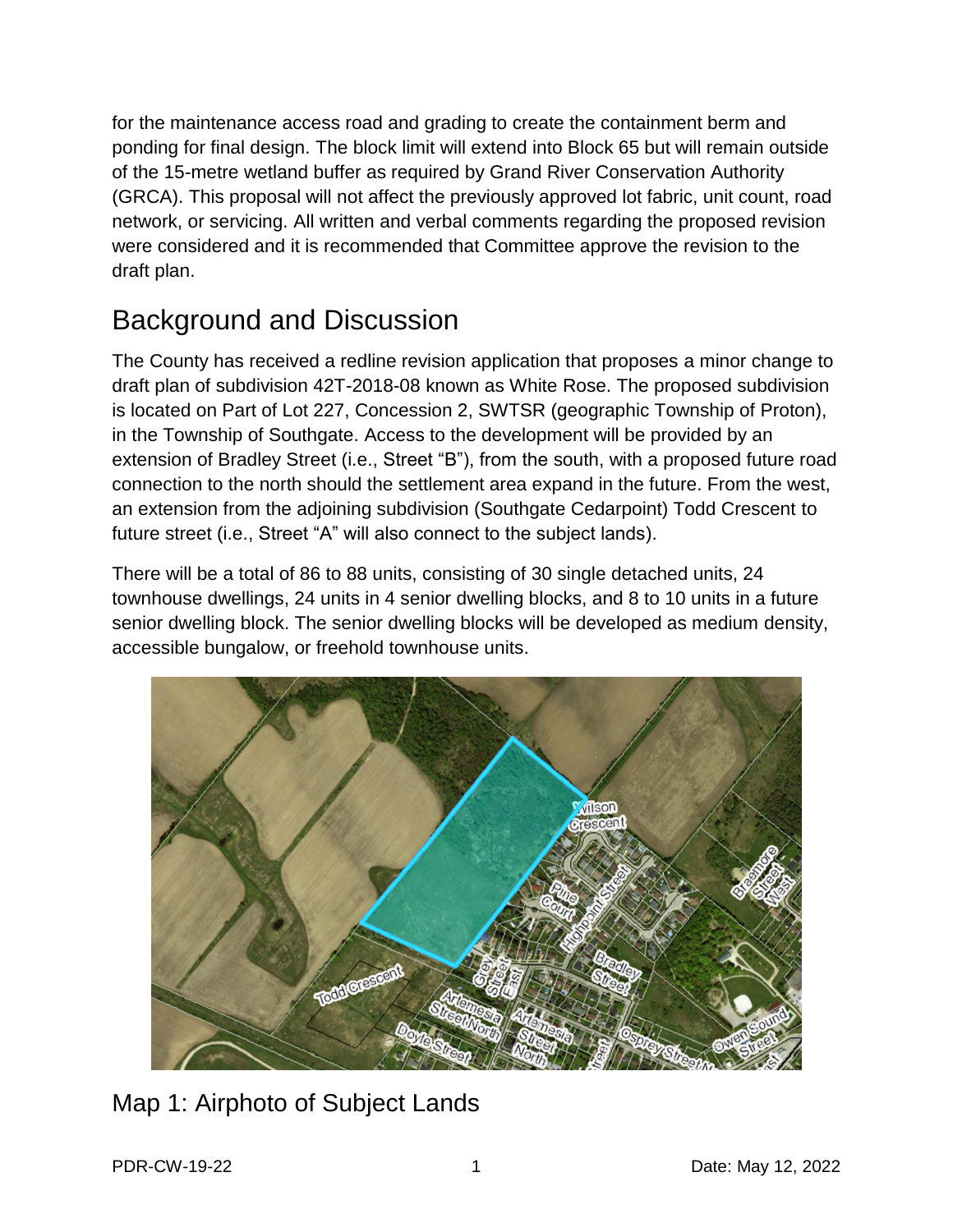The revision proposes to extend the Stormwater Management (SWM) Block 60 by an additional 0.04 ha (0.08 ac) into Block 65 – the significant wildlife habitat/wetland. Block 60 requires a modest expansion to accommodate adequate area for the maintenance access road and grading to create the containment berm and ponding for final design. The block limit will extend into Block 65 but will remain outside of the 15-metre wetland buffer as required by Grand River Conservation Authority (GRCA). This proposal will not affect the previously approved lot fabric, unit count, road network, or servicing.

The Applicant has submitted a Planning Summary Letter and a Revised Draft Plan. An associated zoning amendment application was submitted to the Township of Southgate and was recently approved by the Township. Copies of all background reports and plans can be found at [this link.](https://www.grey.ca/planning-development/planning-applications)



### Map 2: Proposed Revised Plan of Subdivision (see redline)

### Public and Agency Comments Received

#### *Public Comments*

As part of the subdivision application process, there were no public comments received.

### *Agency Comments*

As part of the subdivision application process comments were received by the following groups, agencies, and public bodies.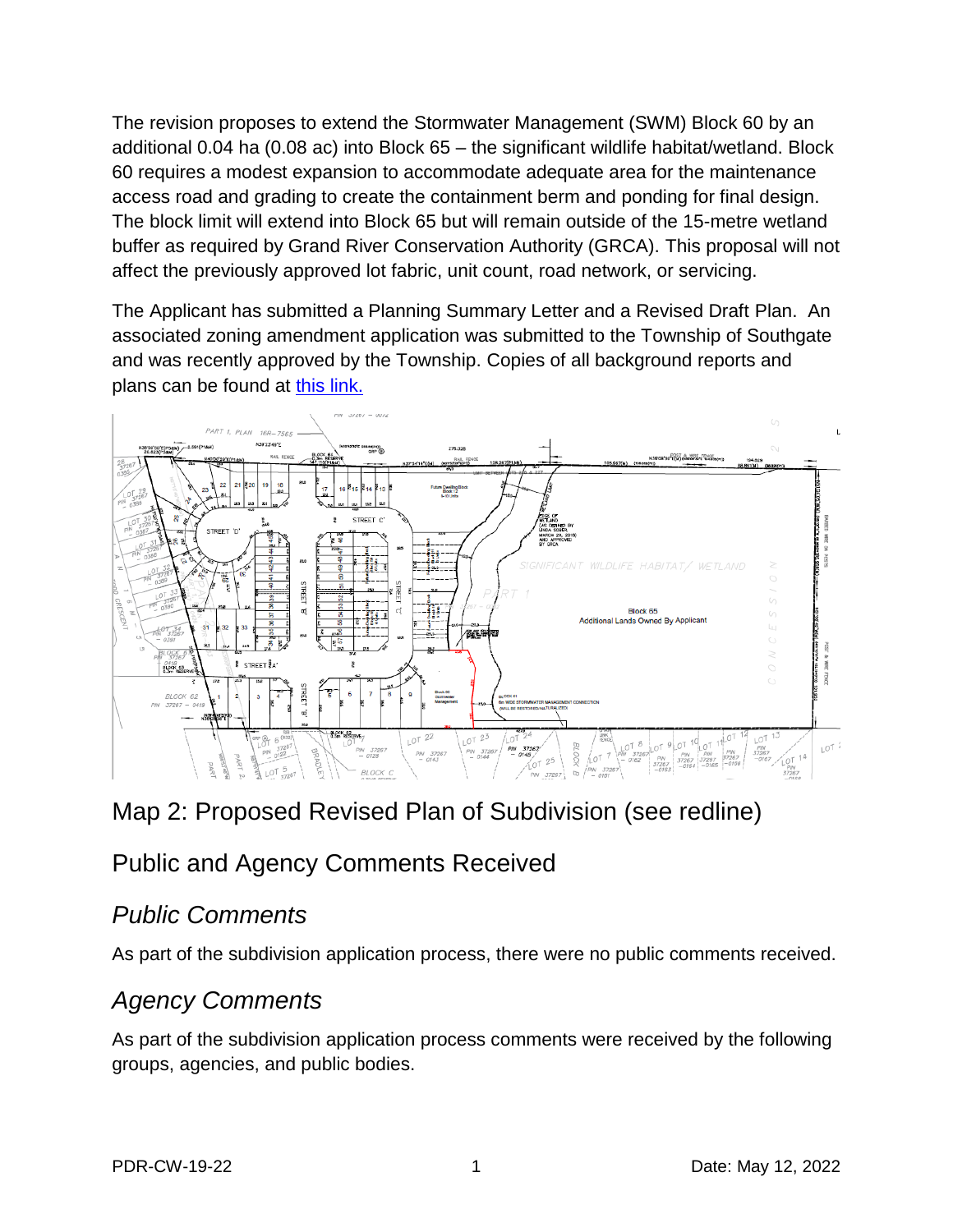#### **Grand River Conservation Authority (GRCA)**

GRCA provided review and comment July 8th, 2021, regarding this proposed SWM infrastructure extension. They noted that extending the SWM block as indicated should not be an issue if that is what is needed to accommodate grading and landscaping features. The 15-metre wetland buffer to the SWM block should be maintained, which appears to be the case.

### **Township of Southgate**

The Township prepared a staff report (PL2022-010) February 16, 2022, for the associated zoning by-law amendment for the subject lands. This amendment included the revised area of the SWM block as per the proposed redline revision. The Township passed the subject by-law (No. 2022-026) on February 16<sup>th</sup>, 2022, with the appeal period ending March 21<sup>st</sup>, 2022. The staff report concluded that the proposal was consistent with the policies from the County of Grey Official Plan and conforms to the Township of Southgate Official Plan. There were no concerns indicated in this report with respect to the proposed redline revision.

# Analysis of Planning Issues

When rendering a land use planning decision, planning authorities must have regard to matters of Provincial Interest under the *Planning Act*, be consistent with the Provincial Policy Statement (PPS) 2020 and conform to any official plans or provincial plans that govern the subject lands. In this case, the County of Grey Official Plan and the Township of Southgate Official Plan have jurisdiction over the subject property.

### The Planning Act

Section 1.1 of the *Planning Act* outlines the purposes of the Act. The purposes of the Act promote sustainable economic development, in a healthy natural environment, within a land use planning system led by provincial policy and matters of provincial interest. Section 2 of the *Planning Act* outlines matters of Provincial Interest, which decision makers must be consistent with when carrying out their responsibilities under the Act. The proposed redline revision is minor in nature and results in improved SWM for the subject development. The redline revision with the attached revised conditions of draft plan approval have regard for matters of Provincial interest under the Planning Act including Section 51(24).

### Provincial Policy Statement (PPS)

A key goal of the PPS is directing new growth to serviced settlement areas and promoting the vitality of such settlement areas through re-development, infill, and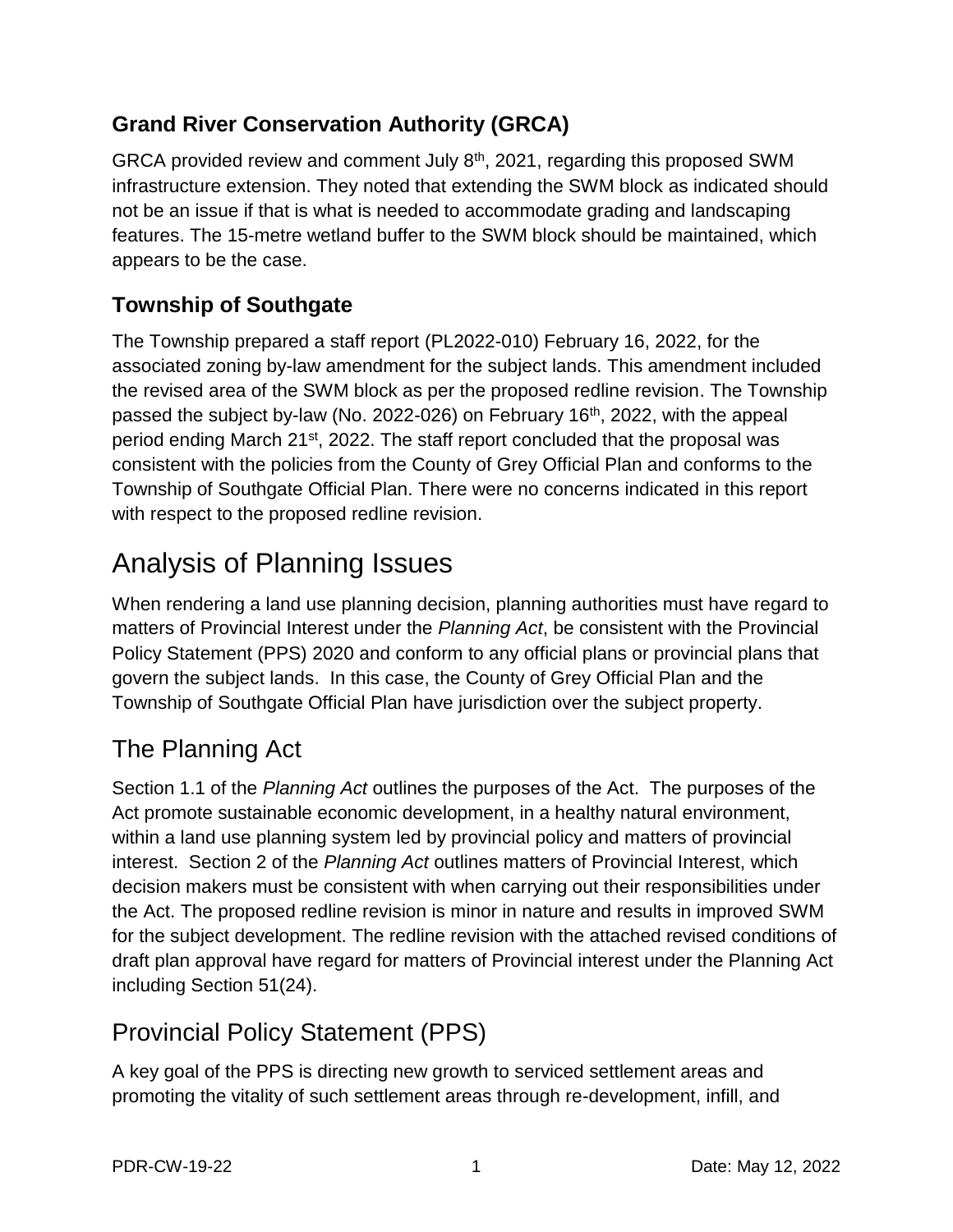intensification. The subject lands have been designated for residential growth and are within a settlement area.

Section 1.6.6.7 of the PPS outlines how planning for stormwater management shall take place. Areas of focus and concern include ensuring SWM systems are optimized, feasible, and financially viable over the long term, mitigate risks to human health, safety, property, and the environment, and promote stormwater management best practices. The proposed redline revisions accommodate adequate area for the maintenance access road and grading to create the containment berm and ponding for final SWM design.

It can be concluded that the proposed redline revision with the attached revised conditions of draft plan approval are consistent with the PPS.

## County Official Plan

The proposed plan of subdivision is on lands designated as 'Primary Settlement Area' and 'Hazard Lands' in the County Official Plan. Primary Settlement Areas are identified as principal centres in which to focus new residential growth in the County.

Section 8.9 of the County OP are policies which govern roads, transportation, and stormwater management. In all new subdivisions and other large-scale developments, surface water management will be included to prevent on or off-site flooding. A SWM report was completed, March 2020. The proposed redline revision is required to ensure the SWM Block 60 is sufficiently sized to accommodate all technical needs. Subject to the revised conditions of draft plan approval attached to this report, the application conforms to the goals and objectives of the County of Grey Official Plan.

# Legal and Legislated Requirements

The application has been processed in accordance with the *Planning Act*.

# Financial and Resource Implications

There are no anticipated financial, staffing, or legal considerations associated with the proposed redline revisions, beyond those normally encountered in processing the application. The County has collected the requisite fee for this application.

# Relevant Consultation

 $\boxtimes$  Internal: Planning Staff

 $\boxtimes$  External: Township of Southgate, agencies under the Planning Act.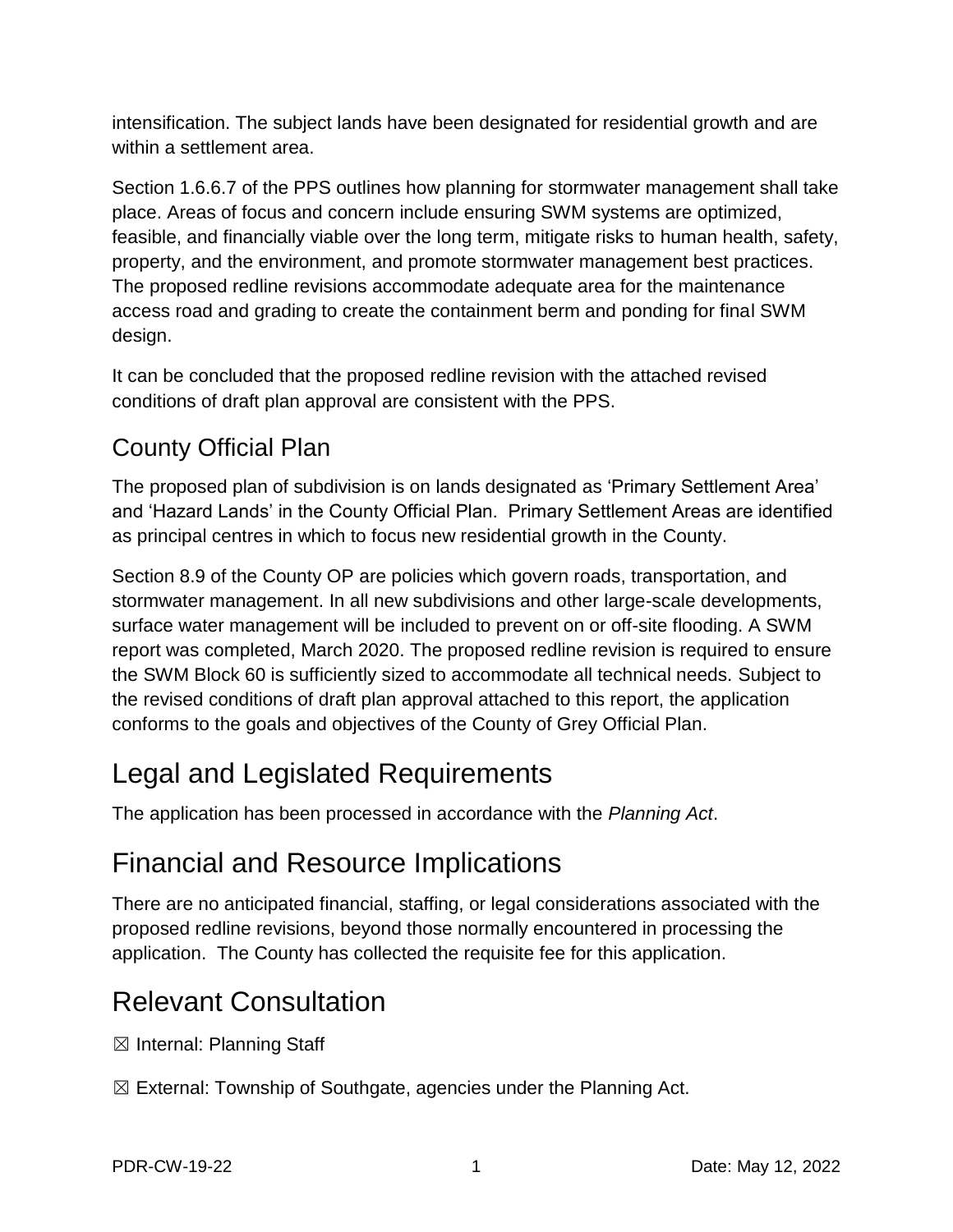# Appendices and Attachments

*Revised Conditions of Draft Approval (attached)*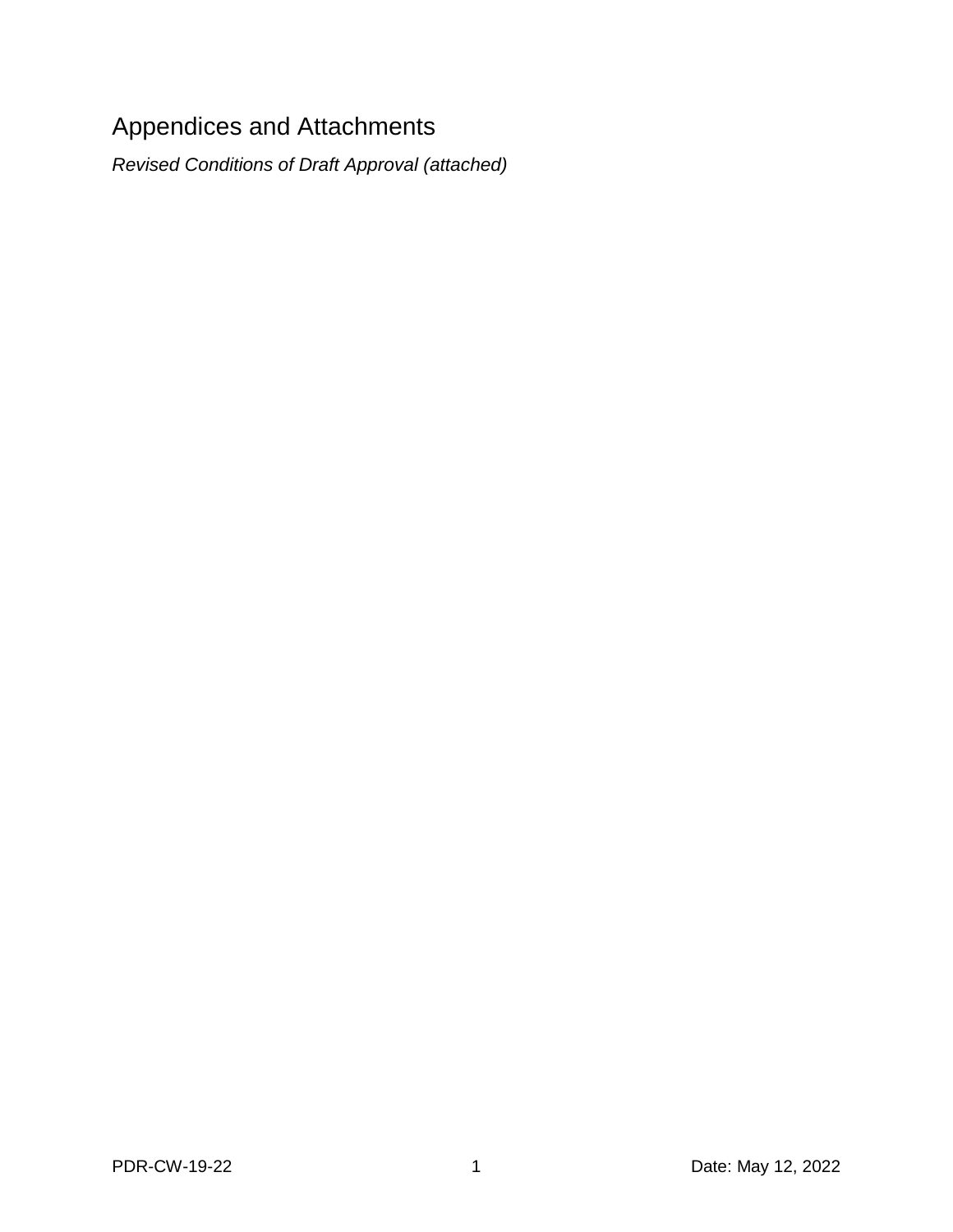**Applicant: 2570970 Ontario Inc. File No.: 42T-2018-08 (Revised) Municipality: Township of Southgate Location: Part Lot 227, Concession 2 SWTSR, Township of Southgate, geographic Township of Proton Date of Decision: Date of Notice: Last Date of Appeal:**

# **NOTICE OF DECISION**

#### **On Application for Revision to Approval of Draft Plan of Subdivision under Subsection 51(45) of the Planning Act**

Draft Plan Approval was originally given by the County to Plan of Subdivision 42T-2018-08 on March 25, 2021. Revised Draft Plan Approval is hereby given by the County of Grey for the application regarding the above noted lands. A copy of the Decision is attached.

#### **PUBLIC AND AGENCY COMMENTS RECEIVED ON THE FILE**

All written and oral submissions received on the application were considered; the effect of which helped to make an informed recommendation and decision.

#### **WHEN AND HOW TO FILE A NOTICE OF APPEAL**

Notice to appeal the decision to the Local Planning Appeal Tribunal must be filed with the County of Grey no later than 20 days from the date of this notice, as shown above.

The notice of appeal should be sent to the attention of the Director of Planning and Development of the County, at the address shown below and it must,

- (1) set out the reasons for the appeal,
- (2) be accompanied by the fee required by the Tribunal as prescribed under the Local Planning Appeal Tribunal Act, and
- (3) Include the completed appeal forms from the Tribunal's website.

#### **WHO CAN FILE A NOTICE OF APPEAL**

Only individuals, corporations or public bodies may appeal decisions in respect of a proposed plan of subdivision to the Local Planning Appeal Tribunal. A notice of appeal may not be filed by an unincorporated association or group. However, a notice of appeal may be filed in the name of an individual who is a member of the association or group on its behalf.

No person**\*** or public body shall be added as a party to the hearing of the appeal of the decision of the approval authority, including the lapsing provisions of the conditions, unless the person or public body, before the decision of the approval authority, made oral submissions at a public meeting or written submissions to the council, or made a written request to be notified of changes to the conditions or, in the Local Planning Appeal Tribunal's opinion, there are reasonable grounds to add the person or public body as a party.

**\***Notwithstanding the above, only a 'person' listed in subsection 51(48.3) of the Planning Act may appeal the decision of the County of Grey to the Ontario Land Tribunal (OLT) as it relates to the proposed plan of subdivision. Below is the prescribed list of 'persons' eligible to appeal a decision of the County of Grey related to the proposed plan of subdivision as per subsection 51(48.3) of the Planning Act. These are changes that have been made to the Planning Act by the province. A link to the revised Planning Act can be found here - <https://www.ontario.ca/laws/statute/90p13>. For more information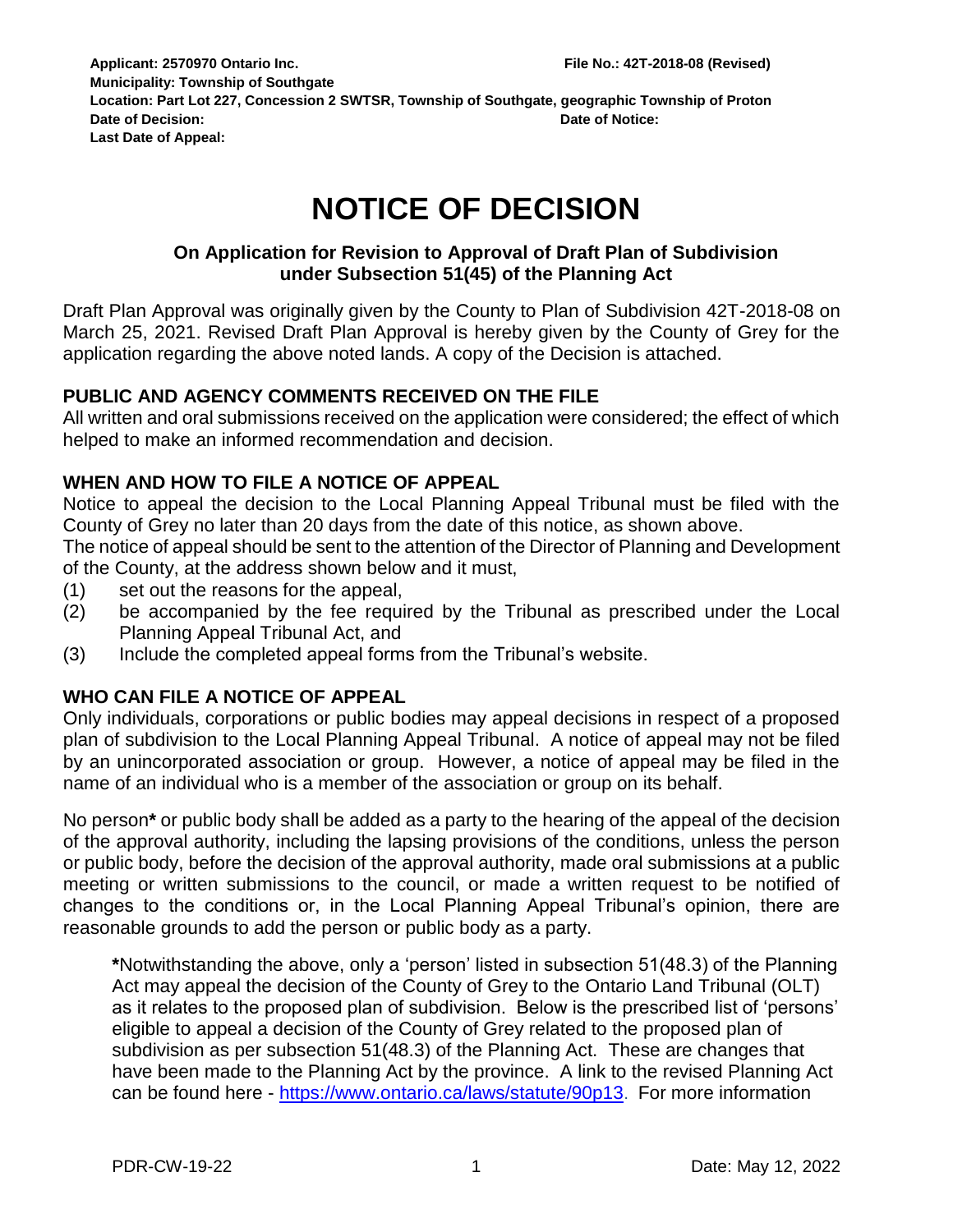**Municipality: Township of Southgate Location: Part Lot 227, Concession 2 SWTSR, Township of Southgate, geographic Township of Proton Date of Decision: Date of Notice: Last Date of Appeal:**

about these recent changes, please visit the OLT website or contact OLT [https://olt.gov.on.ca/about-olt/.](https://olt.gov.on.ca/about-olt/)

The prescribed list of 'persons' eligible to appeal a decision of the County on the proposed plan of subdivision as per subsection 51(48.3) of the Planning Act is as follows:

- 1. A corporation operating an electric utility in the local municipality or planning area to which the plan of subdivision would apply.
- 2. Ontario Power Generation Inc.
- 3. Hydro One Inc.
- 4. A company operating a natural gas utility in the local municipality or planning area to which the plan of subdivision would apply.
- 5. A company operating an oil or natural gas pipeline in the local municipality or planning area to which the plan of subdivision would apply.
- 6. A person required to prepare a risk and safety management plan in respect of an operation under Ontario Regulation 211/01 (Propane Storage and Handling) made under the Technical Standards and Safety Act, 2000, if any part of the distance established as the hazard distance applicable to the operation and referenced in the risk and safety management plan is within the area to which the plan of subdivision would apply.
- 7. A company operating a railway line any part of which is located within 300 metres of any part of the area to which the plan of subdivision would apply.
- 8. A company operating as a telecommunication infrastructure provider in the area to which the plan of subdivision would apply.

#### **RIGHT OF APPLICANT OR PUBLIC BODY TO APPEAL CONDITIONS**

The following may, at any time before the approval of the final plan of subdivision, appeal any of the conditions imposed by the approval authority to the Tribunal by filing a notice of appeal with the approval authority: the applicant; any public body that, before the approval authority made its decision, made oral submissions at a public meeting or written submissions to the approval authority; the Minister; or the municipality in which the subject land is located.

#### **HOW TO RECEIVE NOTICE OF CHANGED CONDITIONS**

The conditions of an approval of draft plan of subdivision may be changed at any time before the final approval is given.

You will be entitled to receive notice of any changes to the conditions of the approval of draft plan of subdivision if you have made a written request to be notified of changes to the conditions.

#### **GETTING ADDITIONAL INFORMATION**

Additional information about the application is available for public inspection during regular office hours in the Planning & Development Office at the address noted below or by calling 519- 376-2205 or 1-800-567-GREY.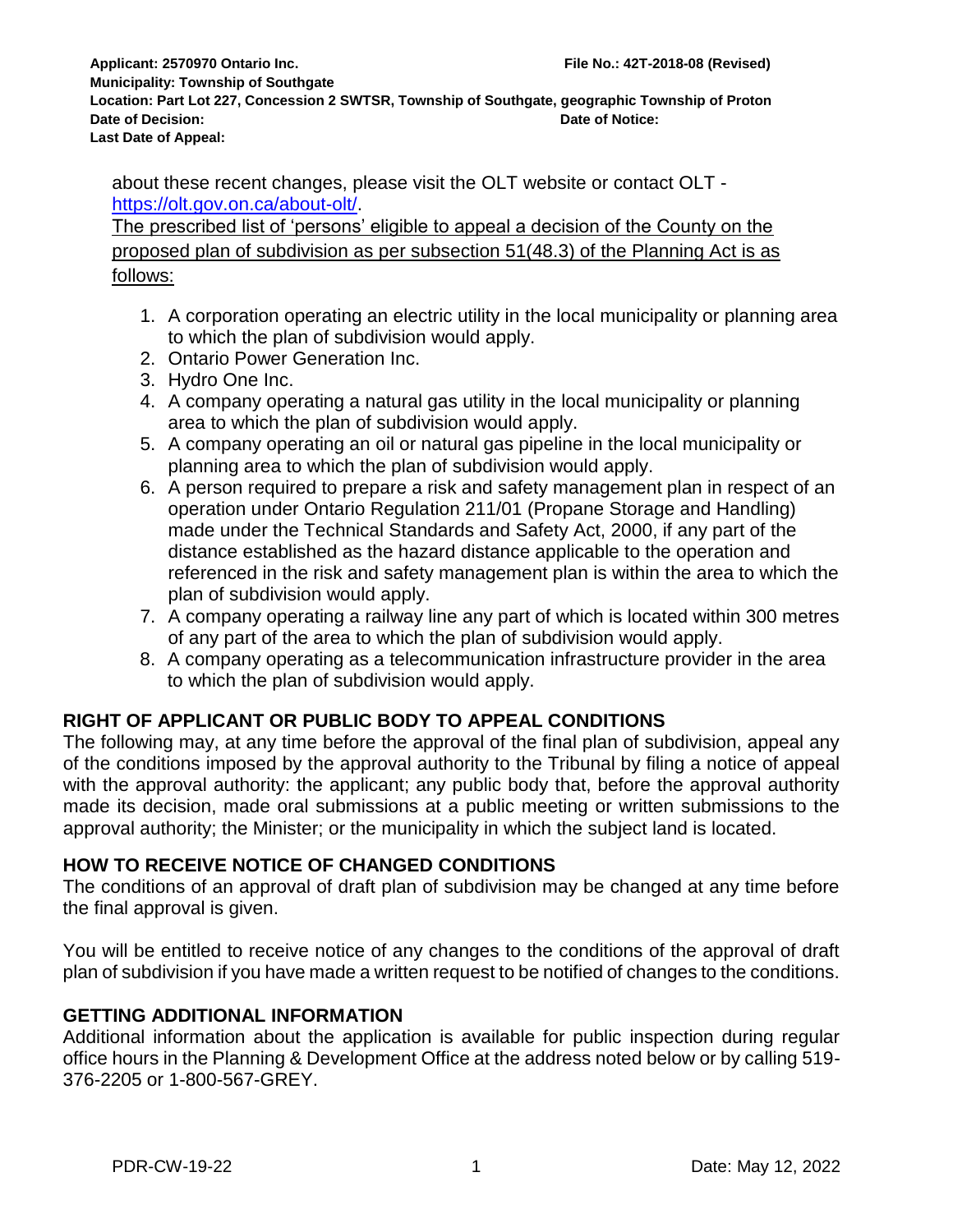**Applicant: 2570970 Ontario Inc. File No.: 42T-2018-08 (Revised) Municipality: Township of Southgate Location: Part Lot 227, Concession 2 SWTSR, Township of Southgate, geographic Township of Proton Date of Decision: Date of Notice: Last Date of Appeal:**

**ADDRESS FOR NOTICE OF APPEAL County of Grey 595-9th Avenue East OWEN SOUND, Ontario N4K 3E3 Attention: Mr. Randy Scherzer, MCIP RPP Deputy CAO**